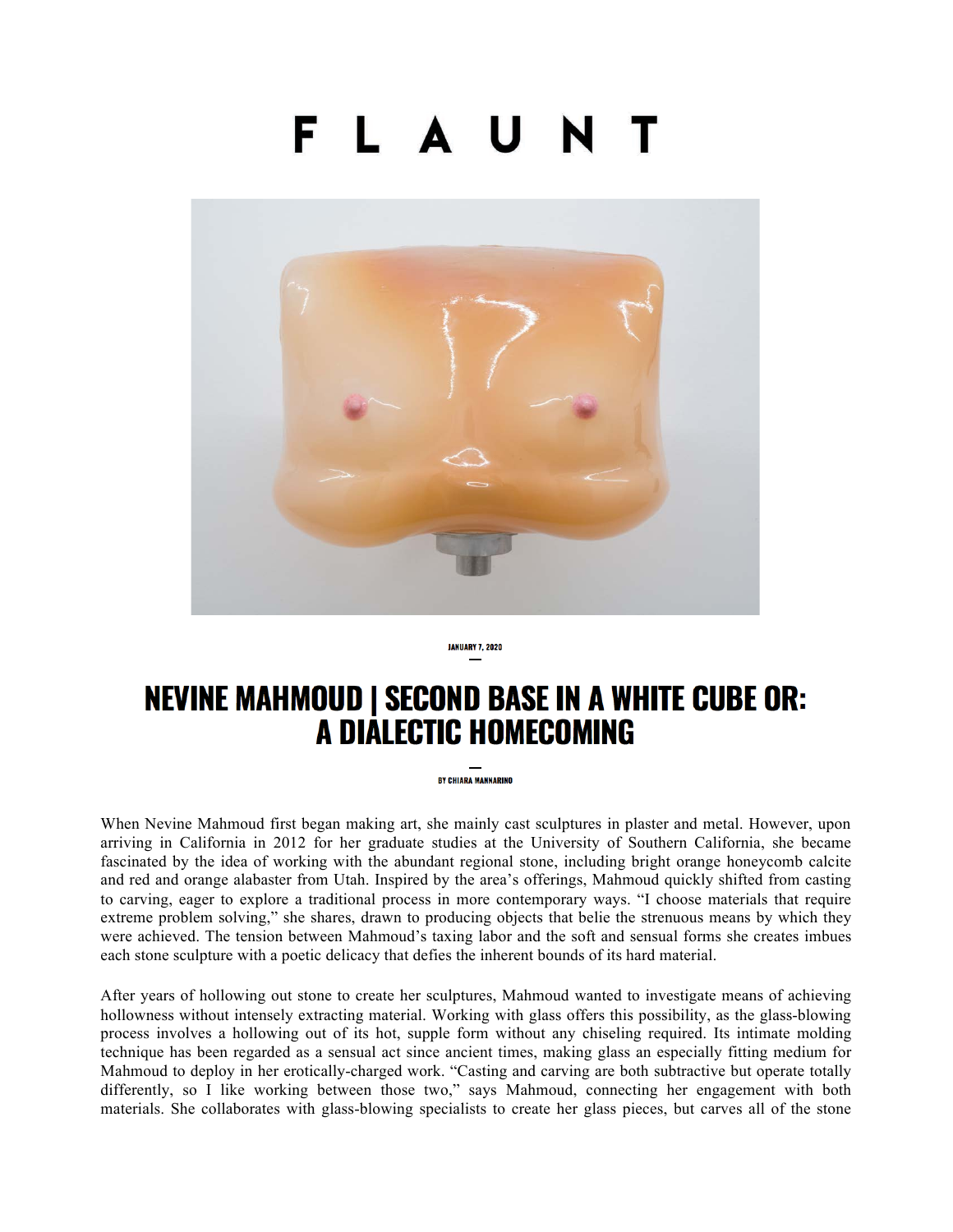works herself. While her sculptures are indebted to outsourced labor and to a community of stone carvers who taught her much of what she knows, everything is ultimately channeled through her.

Mahmoud's recently-opened show at Nina Johnson Gallery in Miami marks a new milestone in her continually evolving practice. *Bella Donna* is a further development of the glasswork the artist exhibited at NADA Miami in 2018, and displays an entirely new set of stone and glass sculptures that effectively sum up her past two years of work. Mahmoud sees each exhibition as "a different articulation of these objects interacting with each other." Their unique communication within each distinct exhibition space collectively reveals what lies at the heart of Mahmoud's practice: sensuality, juxtaposition, and playfulness.



While Mahmoud originally resisted the allure of producing erotic objects, she eventually succumbed, simultaneously underscoring a desire to touch sculptures in a traditionally untouchable space. Immediately drawn to the peach form, blatant and obvious in its vaginal assimilance, Mahmoud was thrilled when considering how people would respond to it. Her sensual forms, such as "breast (sailor Venus)" and "Bust (Babette)," respectively, and single legs in "Flute limb (1)," are always elegant and occupy a delicate balance between the scandalous and the sophisticated. She has carefully cultivated her own vocabulary outside of societal boundaries, which allows her to render seductive sculptures that exist within a space unique to her vision.

Her vocabulary, however, fits almost perfectly into that of erotic sculpture of the 1960s. "I am so indebted to sculptors of the '60s and '70s, because their experimentation was rooted in basic, traditional ideas of what it means to split something up, of weight, fragments, plasticity," she notes. She considers sculptures from the 1960s to be some of the "most compelling objects to be around." Working towards her Bachelor's degree in London, Mahmoud was presented with a canon of twentieth century sculpture that largely prioritized white, male artists. She immediately noticed that sculpture made by women was incredibly overlooked. Polish sculptor and Holocaust survivor, Alina Szapocznikow, for example, is an artist who history, Mahmoud says, "missed out on while they were

looking at artists such as Eva Hesse and Louise Bourgeois." Szapocznikow serves as a great inspiration for Mahmoud, whose forms reinterpret Szapocznikow's sensual, tactile sculptures from the 1960s. "There is a direct relationship between what I've been doing for the past five years and Szapocznikow's practice," attests Mahmoud.

Mahmoud is excited about the resurfacing of Szapocznikow and other women sculptors of that decade. This newfound belief in and respect for their work allows Mahmoud to continue feeling confident in the way she approaches her own practice today. She is aware of the immediate connection her work draws to the erotic sculptures of this time period, and for this reason, is always trying to understand where exactly her work fits into our contemporary moment. However, this lasting legacy of the sixties might demonstrate the endurance of issues from that time period—now, of course, experienced in different forms and articulations. This historical moment is marked by the concerns of the Civil Rights, Women's, Gay, and Anti-war Movements, all of which persist in evolved manners today. Mahmoud's artistic identification with this decade demonstrates its continued relevance in our current time as well as an ongoing need to fight these battles as they endure in our world now.